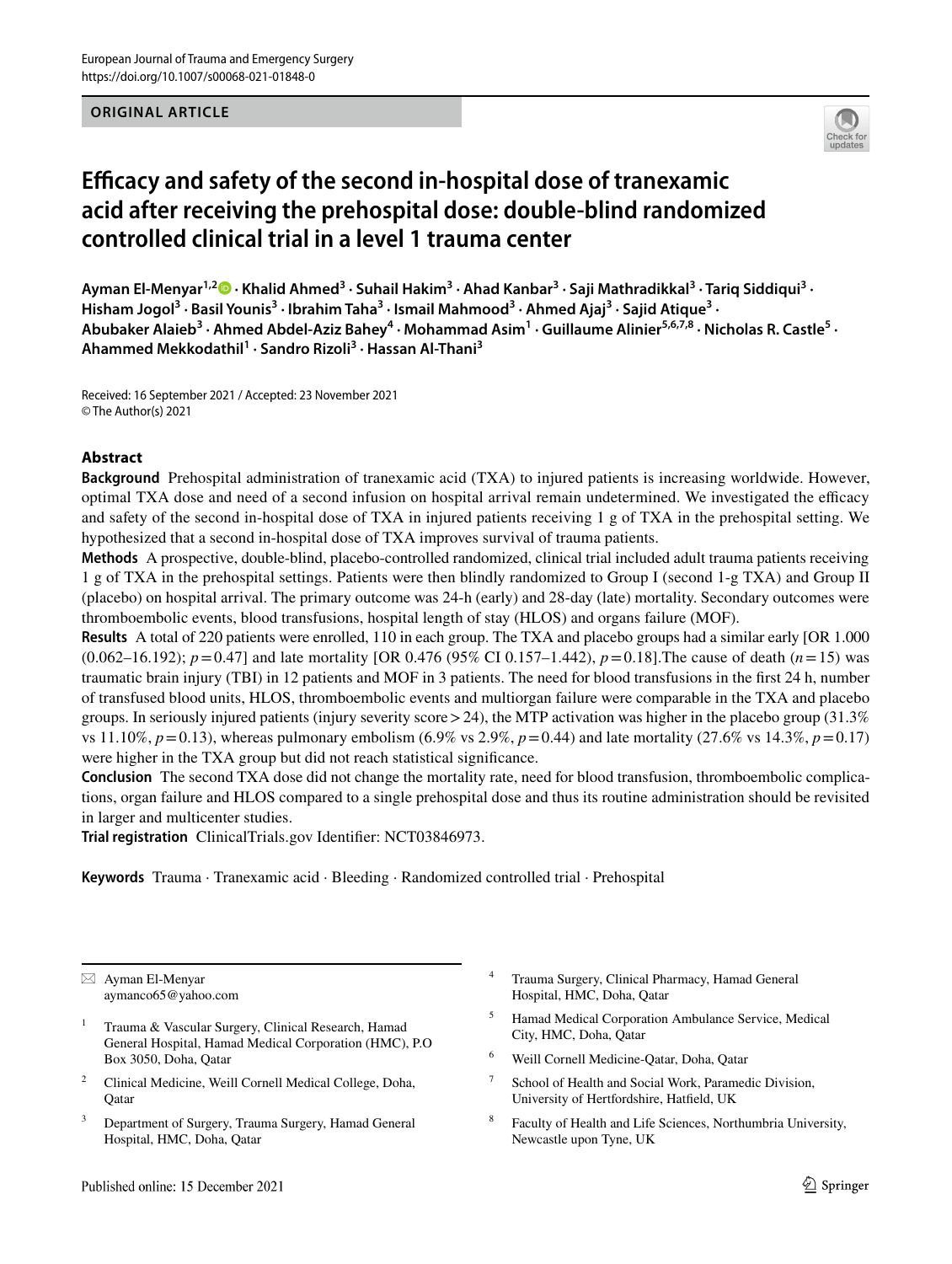# **Introduction**

Traumatic injuries represent 10% of the disease burden worldwide and particularly trauma-induced hemorrhage which is the most preventable cause of mortality among injured patients  $[1-4]$  $[1-4]$  $[1-4]$  $[1-4]$  $[1-4]$ . Around one-fourth of trauma patients are susceptible to develop acute coagulopathy and those with uncontrolled hemorrhage are at increased risk of hemorrhagic shock and mortality [\[4–](#page-8-1)[8\]](#page-8-2). Therefore, early management of acute traumatic coagulopathy and hemorrhagic shock improves outcomes [[5,](#page-8-3) [9\]](#page-9-0). Following a major hemorrhage, tranexamic acid (TXA), a synthetic version of the amino acid lysine, inhibits the premature breakdown of blood clots [[10,](#page-9-1) [11\]](#page-9-2). Evidence suggests that administration of TXA immediately or within 3 h of injury is associated with survival beneft in trauma patients [[12–](#page-9-3)[19](#page-9-4)]. Several meta-analyses have been done to explore the risk and benefts of TXA in trauma [[20](#page-9-5)–[23](#page-9-6)]. These meta-analyses, however, contain few studies on prehospital administration of TXA [\[1,](#page-8-0) [20\]](#page-9-5), whereas most were conducted in the hospital settings [[21,](#page-9-7) [23–](#page-9-6)[26](#page-9-8)]. Evidence indicates that TXA reduces death secondary to bleeding by as much as 32% if given within 1 h of injury, but may increase death if given after  $3 h [27]$  $3 h [27]$  $3 h [27]$ . Since the publication of CRASH-2, most of hospitals have adopted TXA administration as 1 g bolus, followed by 1 g infusion. Apart from the data from the cardiac surgery on the TXA dosage, the optimal TXA timing, dosage, and administration frequency to injured patients are not well studied and remain undetermined [\[28\]](#page-9-10). Although TXA has a half-life of 2.3 h in adult patients  $[29]$  $[29]$ , one study showed that in one-ffth of cases, a single dose of TXA given en route to the hospital did not attain adequate plasma level measured at hospital admission [[27\]](#page-9-9). Moreover, TXA administration may increase the risk of thromboembolic complications, particularly when higher or repeated doses are used as shown in the MATTERS and HALT-IT trials [[21](#page-9-7), [30,](#page-9-12) [31\]](#page-9-13). Moreover, there are few studies on the efficacy and safety of TXA en route to the hospital or at the scene [\[20,](#page-9-5) [32](#page-9-14)–[35\]](#page-9-15).

Despite the limitations, as more evidence is published, prehospital TXA administration has gradually been adopted by many international emergency medical services (EMS), including in Qatar. In few countries, prehospital TXA is considered standard of care for injured adult patients at risk of hemorrhage and more recently head injury [[7](#page-8-4), [16](#page-9-16)[–18,](#page-9-17) [32,](#page-9-14) [36](#page-9-18), [37](#page-9-19)]. However, a recent report found a large geographical variance in the use of TXA in trauma, particularly in Asia and Africa [[33](#page-9-20)]. The present randomized controlled trial (RCT) aimed to evaluate the safety and efficacy of the second in-hospital dose of TXA versus placebo on mortality and complications in adult

trauma patients receiving the frst TXA dose prehospitally. We hypothesized that a second dose of TXA on hospital arrival improves survival, but at the expense of more thromboembolic complications.

# **Methods**

#### **Study design and population**

We conducted a prospective, double-blind, randomized, placebo-controlled clinical trial on the efficacy and safety of the second in-hospital dose of TXA on mortality, thromboembolic complications, blood transfusions, hospital stay and organ failure in adult trauma patients receiving the frst 1 g TXA dose prior to hospital arrival. The clinical trial was conducted at the sole tertiary level 1 trauma center at Hamad General Hospital (HGH) in Qatar, between December 2018 and January 2021. Adult injured patients receiving an initial bolus TXA dose of 1 g in the prehospital setting were eligible for inclusion. The prehospital dose of TXA was administered by the critical care paramedics (CCP) as a standard of care treatment for risk of bleeding as per the CRASH-2 criteria [[15](#page-9-21)]. The study excluded patients older than 90 or younger than 18 years, those on whom intravenous access could not be established, documented cervical cord injury with motor deficit, prisoners, known pregnancy, traumatic cardiac arrest for over 5 min unsuccessful cardio-pulmonary resuscitation, penetrating cranial injury, traumatic brain injury (TBI) with brain matter exposed, isolated drowning, hanging victims, and severe renal failure patients. Written informed consents were obtained from the subjects or next of kin (proxy) if subjects were incapacitated. If proxy was unavailable, then deferred consent was used as per institutional guidelines. For those who regained consciousness after admission, written informed consent was obtained for continuation in the study and utilization of anonymously collected data with secured confdentiality. The Institutional Review Board of Hamad Medical Corporation approved the clinical trial (IRB# 16417/16) which was registered in the ClinicalTrials.gov (Identifer: NCT03846973) and follows Consolidated Standards of Reporting Trials (CONSORT) checklist.

#### **Emergency medical services**

In Qatar, most trauma cases are blunt  $(>85\%)$ , primarily due to road traffic injuries and fall from height  $[38]$ . All severely injured patients in Qatar are transported and treated at no cost at the sole level 1 trauma center at HGH. The Hamad Medical Corporation Ambulance Service (HMCAS) is the national ambulance service of Qatar, responding up to 270,000 emergency calls per year, of which around 19%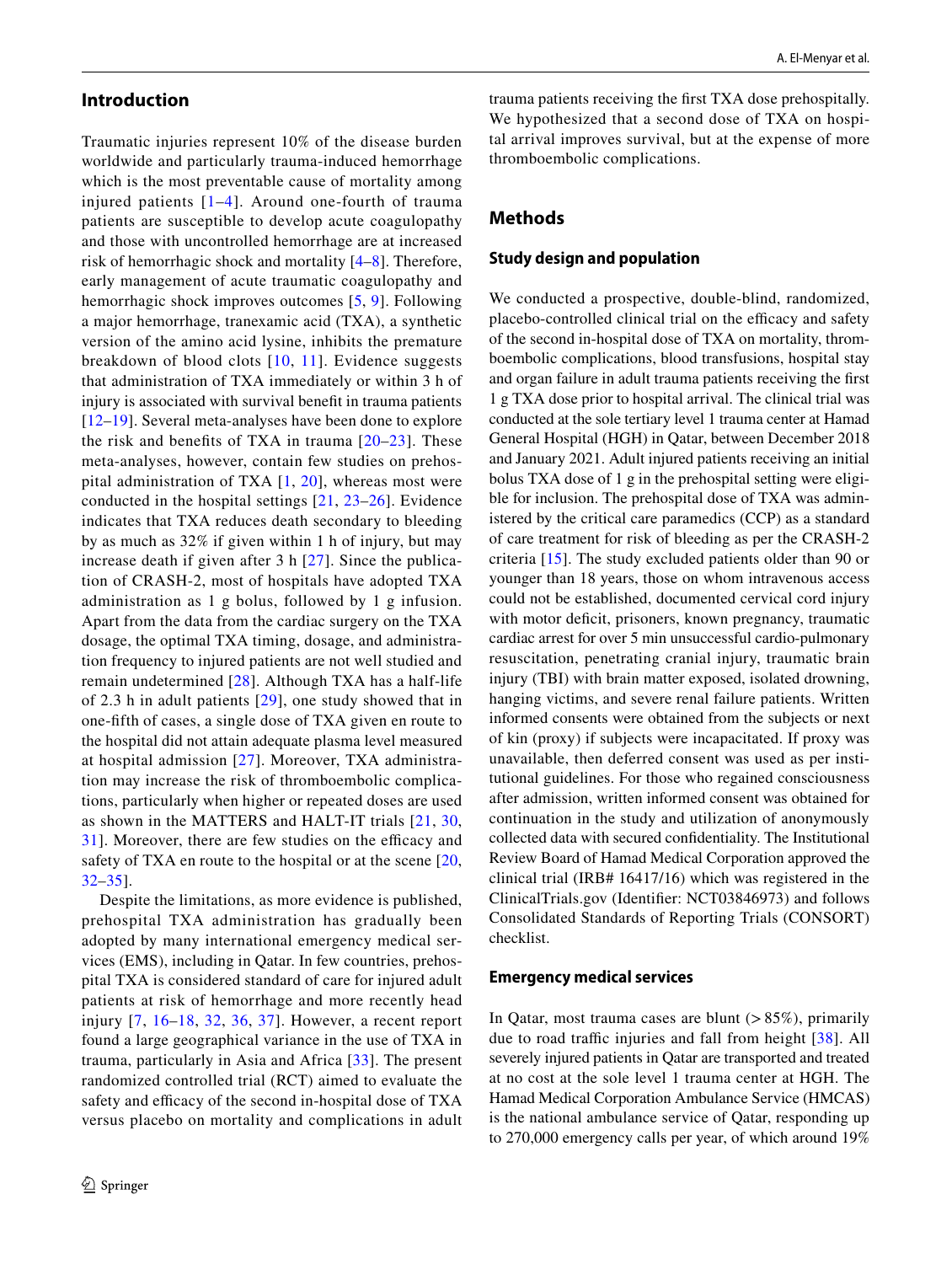are trauma. All emergency calls are centrally managed by the National Command Centre and monitored against established national response time targets.

HMCAS operates a hub-and-spoke model to optimize response, ensuring that a minimum of 75% of emergency calls from the urban setting are reached by an ambulance within 10 min and 20 min in rural areas [\[39](#page-9-23)]. The EMS vehicles are equipped with the latest digital health technologies (i.e., mobile data terminals with global positioning systems, electronic patient care record tablets, traffic light management systems, telemetry features and asset radio frequency identifcation tags) and medical equipment allowing the trained crews to respond to all types of emergency situations [[40\]](#page-9-24).

HMCAS operates a tiered response system with the primary responsibility based on a dual-stafed paramedic ambulance supported by CCPs, responding on rapid response vehicles or a helicopter platform [\[39](#page-9-23)]. Compared to ambulance paramedics, CCPs have a broader scope of practice including administration of TXA, anesthesia drugs, and other life-saving techniques, except blood transfusions that are not available for prehospital use [\[41](#page-9-25)].

# **Prehospital TXA administration**

Prehospital TXA was adopted by the CCP scope of practice in Qatar since June 2016. Based on data from January 2019 to March 2021, prehospital TXA administration occurs on an average 28 times per month in Qatar, with a noticeable increase over time, from about 16 to 37 doses per month. For the current trial, potential subjects were identifed by the CCP during handover to the trauma team, with documented evidence of administration of the frst dose of TXA as the standard of prehospital care. TXA was administrated by the CCPs according to the CRASH-2 criteria for patients suspected or confrmed to have bleeding using the following parameters: systolic blood pressure (SBP)≤90 mmHg, heart rate (HR)  $\geq$  110 beats per min, or both at any time,

# **Randomization and masking**

After arrival at the hospital and obtaining eligibility confrmation and consent, patients were blindly assigned to either the treatment or placebo arms as per the randomization scheme. Randomization (1:1) was balanced with an allocation sequence based on a block size of eight, generated with a computer random number generator. Subjects were considered enrolled in the study after opening the opaque envelope of the randomization series kept in the trauma room. The envelopes contained a randomization code, a wristband for the patient, and a label for the study number with randomization code to be placed in the subject's medical record.

Both participants and study staff (investigators and trial staff) were masked to treatment allocation. Blinding was done through the pharmacy department responsible for preparing and supplying the treatment packs for the study with an identical ampoule of TXA and placebo (0.9% saline).

### **Intervention**

The clinical trial had two arms and recruited patients were randomly assigned to either a second 1-g dose of TXA or placebo (normal saline) on hospital admission. After treatment randomization, the treating physician administered intravenous infusion of 1 g TXA or placebo, over 8 h. All patients, regardless of group assignment, were managed equally and according to established standards of care.

Ten ml blood specimens were drawn (5 ml before and 5 ml after the infusion) for assessment of the coagulation profle including: international normalized ratio (INR), prothrombin time (PT), activated partial thromboplastin time (aPTT), fbrinogen, and D-dimer. Data were prospectively collected for demographics (age, gender, nationality), injury characteristics, mechanism of injury, vital signs at the scene and after randomization, time from injury to randomization, shock index (prehospital and at ED), laboratory fndings on initial presentation to ED and post-randomization, AIS, ISS, blood transfusion details (overall and within 24 h posttrauma), surgical interventions, mechanical ventilation, ICU and hospital stay, in-hospital complications and mortality. CT pulmonary angiogram and ultrasound Doppler were used for patients suspected to have thromboembolic complications. Massive transfusion was defined as receiving  $\geq 10$ blood units during the frst 24 h. Shock index was defned as HR divided by simultaneous SBP [[42\]](#page-9-26). An ISS of 1–8 is considered minor, 9–15 moderate, 16–24 severe, and 25 and higher critical injury [\[43\]](#page-9-27).

# **Outcome measures**

The primary outcome measure was mortality at 24 h (early) and 28 days (late) post-injury. Secondary outcome measures were in-hospital thromboembolic complications (pulmonary embolism—PE and deep vein thrombosis), multiorgan failure (MOF), blood transfusions, massive transfusion protocol activation, and hospital length of stay.

# **Follow‑up**

The study primary outcomes were assessed at 4 weeks postinjury. In case of early discharge from the hospital, the subjects were contacted through telephone. All subjects in the trial were followed up for 28 days irrespective of whether they received the study treatment or withdrawn.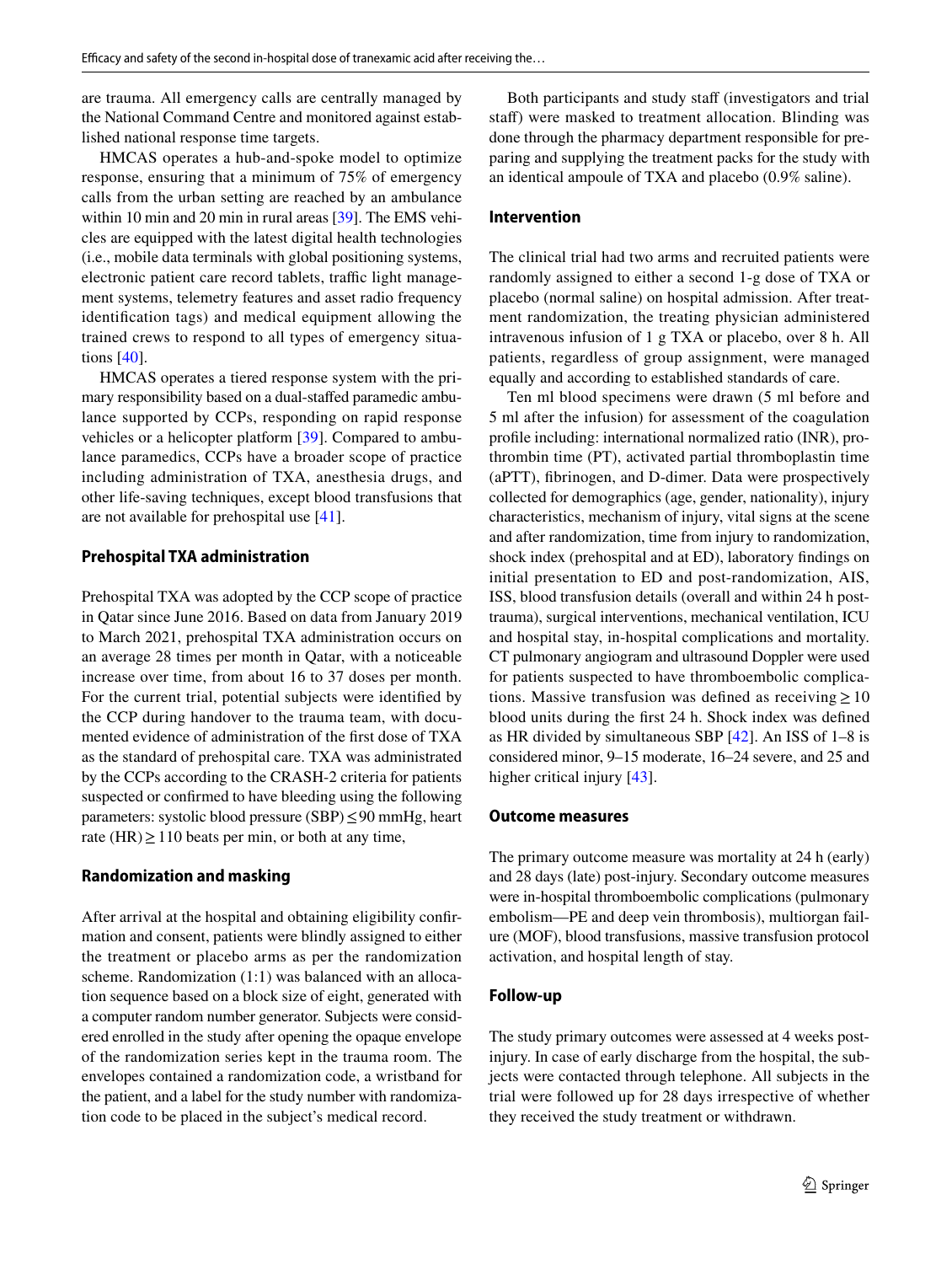#### **Statistical analysis**

The sample size was calculated using a mortality estimate of 16% according to the CRASH-2 trial [\[15,](#page-9-21) [24](#page-9-28)], a twosided alpha=0.05 with 85% power to detect a diference of 12% points in the 28-day mortality (16% vs 4%) between the two study groups (TXA versus placebo). The required sample size was 220 trauma patients (110 receiving the second dose of TXA and 110 receiving placebo). We assumed that receiving two doses of TXA will have robust efect on the outcome.

Data were reported as proportion, mean (95% confdence intervals), median, and interquartile range (IQR), when applicable. Clinical characteristics, injury severity, and outcomes were frst compared among the two study groups (Group I: prehospital  $TXA + in-hospital$  second dose of TXA vs Group II: prehospital TXA + in-hospital Placebo). The study groups were compared using  $\chi^2$  test for categorical variables and Student *T* test for comparison of continuous variables. For cell values less than 5, Yates corrected Chi square was used. For skewed continuous data, non-parametric Mann–Whitney *U* test or Kruskal–Wallis test was performed as appropriate. Kaplan–Meier survival curve is used to analyze time to event and to compare the groups of subjects (Groups-I and -II). A signifcant diference was considered when the two-tailed p value was less than 0.05. We calculated odd ratios (OR) and 95% confidence interval (CI) for each binary outcome and two-sided p values for statistical signifcance. All analyses were undertaken on an intention-to-treat basis. Data analysis was carried out using the Statistical Package for Social Sciences version 21 (SPSS Inc. Chicago, Illinois, US).

# **Results**

A total of 220 patients were deemed eligible for enrollment, with 110 randomized to the TXA Group I and 110 to the placebo Group II. All patients enrolled received the full intervention, TXA or placebo. Figure [1](#page-3-0) shows the fowchart for the study design.

Table [1](#page-4-0) displays patient characteristics by treatment group (TXA vs. placebo). The two groups were balanced for baseline demographic characteristics such as age, gender, or nationality. The mean age of the subjects in both groups was nearly 34 years and most were males (94% TXA vs. 98% placebo). Blunt trauma (86% vs. 85%) was the most mechanism of injury (13% vs. 11%), mostly resulting from road traffic crashes ( $65\%$  vs.  $63\%$ ) and fall from height ( $15\%$ ) vs. 20%) with no significant difference  $(p > 0.05)$ .

The two groups were comparable for vital signs, hematological parameters (Hb, serum lactate, base deficit, INR, fbrinogen, and D-dimer), injury severity and Glasgow



<span id="page-3-0"></span>**Fig. 1** Study flow diagram for the hospital tranexamic acid (TXA) and control group. *TXA* tranexamic acid; *ISS* injury severity score; *AIS* abbreviated injury score; SBP: systolic blood pressure

Coma Scale (GCS). Shock index (SI) was high in both study arms, it was  $> 0.90$  prehospitally and  $> 0.8$  at the ED. Prehospital SBP≤90 mmHg was observed in 25.5% and 16.4% in Group I and II, respectively,  $p = 0.09$ .

Table [2](#page-5-0) shows injury characteristics and blood transfusion by treatment group. No signifcant diferences were observed with respect to SI, associated injuries, abbreviated injury scores for various anatomical regions and ISS. Table [3](#page-5-1) shows the time intervals in both groups. The mean times from injury to prehospital TXA, from injury to ED admission and from ED admission to the second dose were comparable in the study groups. The mean time from injury to randomization was 165 min for the TXA group and 172 min for the placebo group ( $p = 0.48$ ).

The primary outcome was available for all patients. At 24 h post-injury, one death (0.9%) occurred in the tranexamic acid intervention group and one death (0.9%) in the placebo group (Table [4](#page-6-0) and Fig. [2\)](#page-6-1). At 28 days postinjury, ten patients (9.1%) died in the TXA Group I versus five  $(4.5\%)$  in the placebo Group II. Despite the twofold diference in the number of late deaths, it did not reach statistical signifcance in both early and late mortality  $(p > 0.05)$ . Concerning the cause of death, eight of the ten deaths in the TXA group died due to severe head injuries and two died with MOF, whereas, in the placebo group, four out five deaths were due to severe TBI and one had MOF.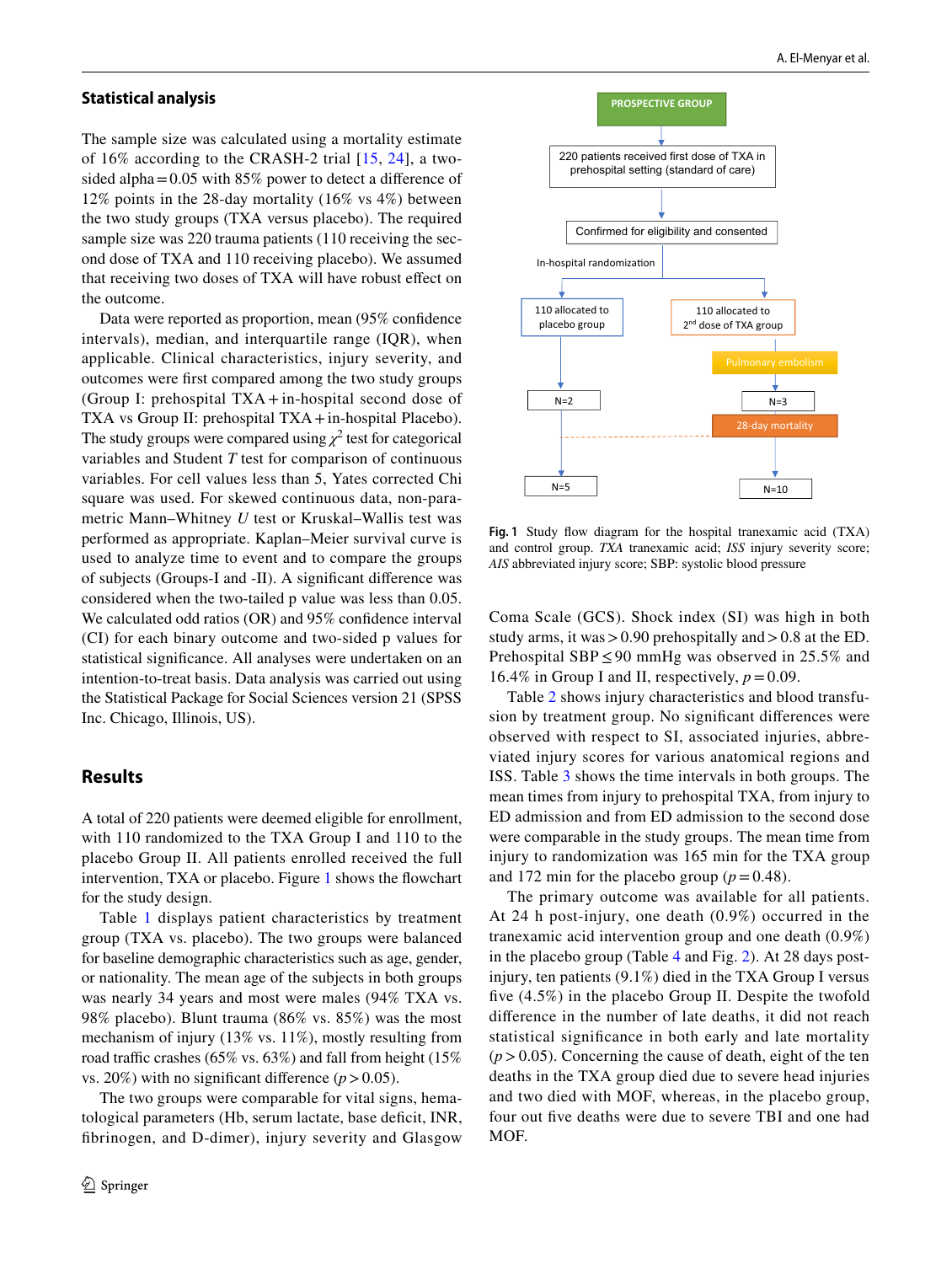<span id="page-4-0"></span>**Table 1** Patient characteristics by treatment group

| Characteristics                | Group I: PHTx + H TXA $(n=110)$ | Group II: $PHTx + H$<br>placebo $(n=110)$ | $p$ value |
|--------------------------------|---------------------------------|-------------------------------------------|-----------|
| Age (years)                    | 34.1 (32.6–36.8)                | 33.9 (31.9–35.8)                          | 0.55      |
| Males                          | 103 (93.6%)                     | 108 (98.1%)                               | 0.08      |
| Type of injury                 |                                 |                                           |           |
| Blunt                          | 94 (85.5%)                      | 93 (84.5%)                                | 0.50      |
| Penetrating                    | 14 (12.7%)                      | 12 (10.9%)                                | 0.83      |
| Both                           | $02(1.8\%)$                     | 05(4.5%)                                  | 0.44      |
| Mechanism of injury            |                                 |                                           |           |
| Road traffic accident          | 71 (64.5%)                      | 69 (62.7%)                                | 0.89      |
| Fall from height               | $16(14.5\%)$                    | 22 (20%)                                  | 0.37      |
| Assault                        | 11 (10%)                        | 11 (10%)                                  | 0.82      |
| Others                         | 12 (10.9%)                      | 08 (7.2%)                                 | 0.48      |
| Prehospital SBP (mmHg)         | $117.4(111.2-123.6)$            | 118.8 (113.9-123.7)                       | 0.73      |
| Prehospital shock index        | $0.92(0.85 - 0.98)$             | $0.90(0.84 - 0.96)$                       | 0.62      |
| SBP (mmHg) after randomization | $120.2(115.7 - 124.7)$          | $118.6(114.1-123.2)$                      | 0.63      |
| Prehospital RR (bpm)           | 23.3 (21.8-24.7)                | 24.7 (22.9-26.4)                          | 0.23      |
| RR after randomization (bpm)   | $20.7(19.7-21.6)$               | $21.3(20.2 - 22.5)$                       | 0.36      |
| Prehospital HR (BPM)           | $100.8(95.9-105.6)$             | 101.2 (96.6-105.6)                        | 0.91      |
| HR after randomization (bpm)   | 98.1 (94.2-102.0)               | 98.3 (93.8-102.8)                         | 0.94      |
| In-hospital SBP ≤90            | 11.8%                           | 14.5%                                     | 0.55      |
| Shock index at ED              | $0.86(0.80 - 0.92)$             | $0.89(0.82 - 0.99)$                       | 0.49      |
| Initial GCS at presentation    | $11.2(10.3-12.1)$               | $11.8(10.9-12.7)$                         | 0.29      |
| GCS after randomization        | $10.5(9.6 - 11.5)$              | $10.9(9.9 - 11.9)$                        | 0.58      |
| On-hospital admission          |                                 |                                           |           |
| Hemoglobin (g/dl)              | $13.04(12.7-13.4)$              | $12.9(12.5-13.3)$                         | 0.61      |
| Platelets $(10^3/\mu L)$       | 251.1 (236.3–265.9)             | 254.1 (241.9-266.4)                       | 0.75      |
| $INR$ (mg/dl)                  | $1.18(1.14 - 1.23)$             | $1.2(1.15-1.23)$                          | 0.91      |
| PT(s)                          | $12.8(12.3-13.2)$               | $12.7(12.4-13.2)$                         | 0.93      |
| APT(s)                         | $26.9(25.3 - 28.7)$             | $27.9(25.7-30.1)$                         | 0.52      |
| Blood lactate (mmol/L)         | $3.2(2.9 - 3.7)$                | $3.3(2.9-3.7)$                            | 0.93      |
| Base deficit                   | $-5.73$ ( $-6.53$ to 4.93)      | $-5.4$ ( $-6.27$ to 4.67)                 | 0.64      |
| Fibrinogen (gm/L)              | $2.8(1.3-4.3)$                  | $2.03(1.9-2.2)$                           | 0.29      |
| $p$ -dimer (mg/L)              | $18.6(13.8-23.4)$               | $21.8(17.3 - 26.2)$                       | 0.33      |

Data are presented as number (%) for categorical variables and mean, 95% CI for continuous variables *TXA* tranexamic acid, *PHTx* prehospital TXA, *H* hospital

Upon comparison of the second dose of TXA to placebo, the placebo arm had non-signifcantly lower risk of 28-day mortality [OR 0.476 (95% CI 0.157–1.442), *p* = 0.18]. Thus, the second TXA dose had no effect on mortality compared with placebo [OR  $1.000$  (0.062–16.192);  $p = 0.47$ ]. Kaplan–Meier survival curves showed survival rate at 28-day post-injury for the TXA and placebo groups (logrank  $\chi^2$  = 1.760, *p* = 0.18) in Fig. [3.](#page-7-0)

Secondary outcomes: The need of blood transfusions in the frst 24 h did not difer signifcantly between the TXA and placebo groups [OR 1.090 (0.612–1.942), *p*=0.76] despite the mean number of blood units transfused being higher in the TXA group [5.1 (3.1–7.0) vs. 1.92 (1.14–2.7);  $p = 0.13$ ]. Curiously, the in-hospital TXA group had lower number of MTP activations [OR 2.154 (95% CI 0.579–8.011),  $p = 0.25$ ] than placebo. There were no differences between the two groups regarding hospital length of stay (>7 days) [OR 0.814 (95% CI 0.464–1.429), *p*=0.47], multiorgan failure  $(p=0.50)$  and thromboembolic events [OR 0.660 (95% 0.108–1.032),  $p = 0.65$ ]. One of the two PE cases in the placebo group also had deep vein thrombosis. There were no documented cases of arterial thromboembolic events including myocardial infarction and stroke during the hospital course.

Figure [4](#page-7-1) shows the outcomes in the two groups among seriously injured patients with ISS > 24 (64 patients: 29 in the TXA group and 35 in the placebo group). In those patients, MTP activation was higher in the placebo group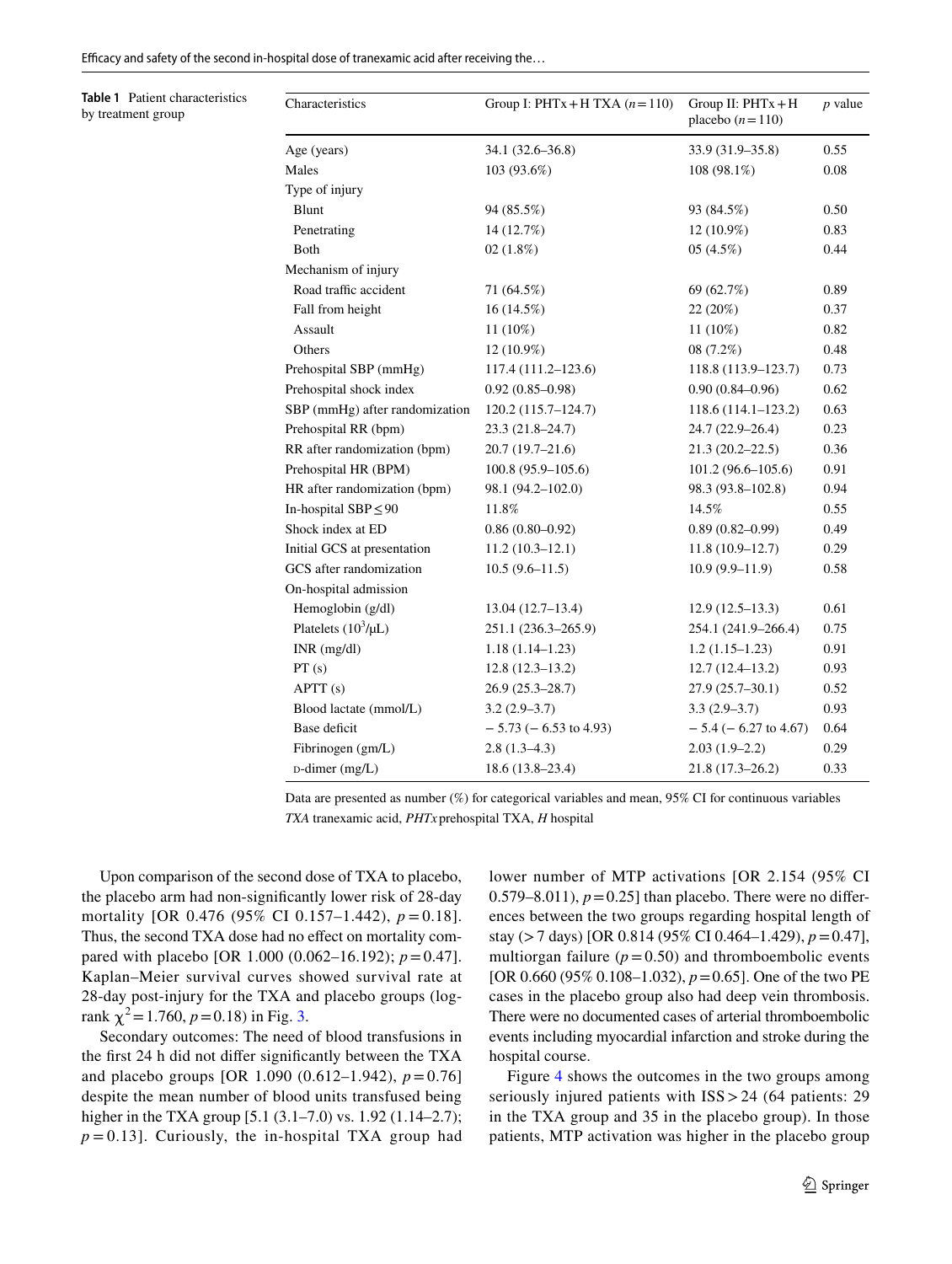<span id="page-5-0"></span>**Table 2** Injury characteristics and blood transfusion by treatment group

|                                        | Group I: PHTx + H TXA | Group II: $PHTx + H$ placebo | $p$ value |
|----------------------------------------|-----------------------|------------------------------|-----------|
| Associated injuries                    |                       |                              |           |
| Head                                   | 41 (37.3%)            | 45 (40.9%)                   | 0.58      |
| Chest                                  | 58 (52.7%)            | 66 (60.0%)                   | 0.27      |
| Abdomen                                | $32(29.1\%)$          | 39 (35.5%)                   | 0.31      |
| Pelvis                                 | 33 (30.0%)            | 29 (26.4%)                   | 0.54      |
| Head AIS                               | $3.3(2.3-3.6)$        | $3.5(3.2 - 3.8)$             | 0.43      |
| Chest AIS                              | $2.8(2.6-3.01)$       | $2.7(2.5-2.9)$               | 0.74      |
| Abdomen AIS                            | $2.7(2.4-3.1)$        | $2.6(2.3-2.9)$               | 0.49      |
| Pelvis AIS                             | $2.2(2.06-2.4)$       | $2.4(2.5-2.7)$               | 0.10      |
| Injury severity score (ISS)            | $19.2(17.2 - 21.1)$   | 19.6 (17.9-21.9)             | 0.60      |
| Number of blood units transfused       | $7.5(5.4-9.6)$        | $6.2(4.4 - 8.1)$             | 0.97      |
| No. of blood units given $(\leq 24 h)$ | $5.1(3.1-7.0)$        | $1.92(1.14 - 2.7)$           | 0.13      |
| PRBCs transfusion $(\leq 24 h)$        | $1.06(0.5-1.6)(n=28)$ | $1.27(0.8-1.7)(n=33)$        | 0.55      |
| Plasma transfusion $(\leq 24 h)$       | $0.73(0.3-1.1)(n=10)$ | $0.6(0.3-0.9)(n=15)$         | 0.60      |
| Platelet transfusion $(\leq 24 h)$     | $0.13(0.02-0.3)(n=2)$ | $0.05(0.05-0.2)(n=1)$        | 0.39      |
| Surgical intervention                  | $1(0.9\%)$            | 3(2.7%)                      | 0.25      |
| Mechanical ventilation                 | 54 (49.09%)           | 48 (43.6%)                   | 0.49      |
| Ventilatory days                       | $9.0(4.0-13.9)$       | $6.8(4.1 - 9.5)$             | 0.45      |
| ICU admission                          | 72 (65.4%)            | 79 (71.8%)                   | 0.38      |
| ICU length of stay                     | $9.9(7.1-12.6)$       | $8.2(6.1-10.2)$              | 0.32      |
| Hospital length of stay                | $21.4(17.4 - 25.4)$   | $20.5(16.2 - 24.8)$          | 0.77      |

Data are presented as number (%) for categorical variables and mean, 95% CI for continuous variables *TXA*tranexamic acid, *PHTx* prehospital TXA, *H*hospital

<span id="page-5-1"></span>**Table 3** Time intervals for the study groups

|                                                          | Group I: $PHTx + H$<br>$TXA (n=110)$ | Group II: $PHTx + H$<br>Placebo $(n=110)$ | $p$ value |
|----------------------------------------------------------|--------------------------------------|-------------------------------------------|-----------|
| Time from injury to prehospital TXA (min)                | $53.4(47.1 - 59.6)$                  | 54.2 (47.8–60.6)                          | 0.85      |
| Time from injury to ED admission (min)                   | 86.4 (79.8-92.9)                     | 86.8 (78.2-95.5)                          | 0.94      |
| Time from injury to randomization (min) <sup>a</sup>     | 165.2(148.7–181.6)                   | $172.4(160.1 - 184.7)$                    | 0.48      |
| Time from ED admission to second dose <sup>b</sup> (min) | 196.4 (171.4–221.3)                  | $175.7(158.3 - 193.1)$                    | 0.18      |
| Time from injury to second dose <sup>b</sup> (min)       | 282.7 (256.1-309.4)                  | 262.5 (242.8-282.3)                       | 0.23      |
| Number of patients recruited after 3 h $(\%)^b$          | 33 (30%)                             | 44(40%)                                   | 0.12      |
|                                                          |                                      |                                           |           |

Data are presented as number (%) for categorical variables and mean, 95% CI for continuous variables *TXA*tranexamic acid, *PHTx* prehospital TXA, *H*hospital

<sup>a</sup>Time needed for re-assessment, imaging and consenting to participate, and envelop opening b TXA or placebo

 $(31.3\% \text{ vs } 11.10\%, p=0.13)$ , whereas the pulmonary embolism (6.9% vs 2.9%,  $p = 0.44$ ) and late mortality (27.6% vs 14.3%,  $p = 0.17$ ) were higher in the TXA group but did not reach statistical signifcance.

# **Discussion**

To our knowledge, only another single randomized clinical trial  $[34]$  $[34]$  $[34]$  has studied the safety and efficacy of a second dose of TXA to injured patients receiving a prehospital TXA

dose. The present study demonstrates that while a single early prehospital dose of TXA may be beneficial, a second in-hospital dose may not be required. Thus, the need for a second dose whether liberal, optional, or protocolized remains undetermined.

In 2017, Neeki et al. [[44\]](#page-10-0) conducted the Cal-PAT study (multi-centered, prospective, observational cohort study with a retrospective chart review comparison). In that study, the frst TXA dose was given prehospital, followed by an optional second dose (neither randomized, nor blind) on arrival at hospital where patients were re-assessed for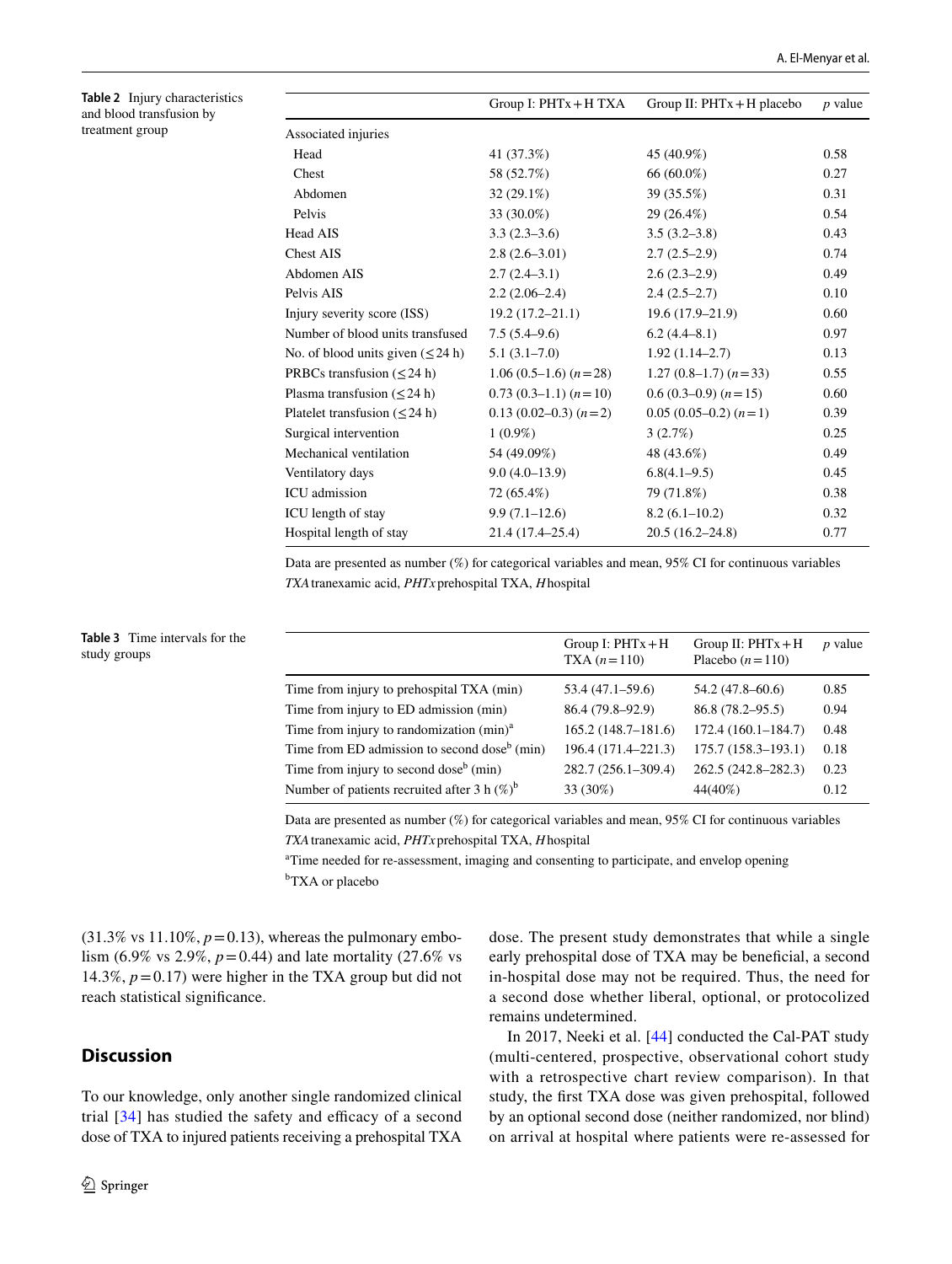Efficacy and safety of the second in-hospital dose of tranexamic acid after receiving the...

<span id="page-6-0"></span>**Table 4** Comparison of outcomes by treatment group

|                                         | Group I:<br>$PHTx + H$<br>TXA | Group II:<br>$PHTx + H$<br>placebo | Risk ratio (95% CI)    | <i>p</i> value |
|-----------------------------------------|-------------------------------|------------------------------------|------------------------|----------------|
| Primary outcome                         |                               |                                    |                        |                |
| 24 h mortality                          | $1(0.9\%)$                    | $1(0.9\%)$                         | $1.000(0.248 - 4.024)$ | 0.47           |
| 28-day mortality                        | $10(9.1\%)$                   | $5(4.5\%)$                         | $1.367(0.930 - 2.007)$ | 0.18           |
| Secondary outcomes                      |                               |                                    |                        |                |
| Blood transfusion $(< 24 h)$            | $32(29.1\%)$                  | 34 (30.9%)                         | $0.957(0.713 - 1.284)$ | 0.76           |
| Blood transfusion overall               | 51 (46.4%)                    | 61(55.5%)                          | $0.833(0.639 - 1.087)$ | 0.17           |
| Massive transfusion protocol activation | $4(12.5\%)$                   | $8(23.5\%)$                        | $0.654(0.290-1.472)$   | 0.25           |
| Hospital LOS $(>7 \text{ days})$        | 76 (69.1%)                    | 71 (64.5%)                         | $1.11(0.829 - 1.485)$  | 0.47           |
| Thromboembolic events:                  | 3(2.7%)                       | $2(1.8\%)$                         | $1.206(0.582 - 2.497)$ | 0.65           |
| Pulmonary embolism (PE)                 | 3(2.7%)                       | $2(1.8\%)$                         |                        |                |
| Deep vein thrombosis <sup>a</sup>       | $\Omega$                      | 1                                  |                        |                |
| Multiple organ failure                  | $2(1.8\%)$                    | $1(0.9\%)$                         |                        | 0.50           |
|                                         |                               |                                    |                        |                |

*TXA*tranexamic acid, *PHTx* prehospital TXA, *H*hospital

a One case of deep vein thrombosis complicated with PE (one of the 2 PE cases)



<span id="page-6-1"></span>**Fig. 2** Comparison of outcomes by treatment groups (second dose of TXA vs placebo)

the need of additional TXA dose. Neeki's analyses showed no signifcant diferences in mortality or adverse events between the two groups (75 patients prehospital TXA group) compared to pre- and in-hospital TXA group (*n*=53 patients). However, fewer blood products were transfused to the latter group.

In 2021, a 7-year study on the liberal use of pre- and in-hospital TXA by van Wessem et al. [[45](#page-10-1)] included 422 consecutive trauma patients. The frst pre- and in-hospital TXA dose was 1 g bolus, followed by 1 g infusion over 8 h at the discretion of the treating physician. Nearly 80% of all in-hospital TXA doses were given for the suspicion of hemorrhagic shock. Notably, 13% of patients with SBP≤90 mmHg on hospital arrival did not receive TXA at all, while 22% of prehospital TXA and 25% of in-hospital TXA received a second dose based on the SBP alone. The mortality and thromboembolic events were reported in 19% (receiving TXA) and 8% (no TXA), respectively (no signifcant diference).

Recently, Guyette et al. [[34](#page-9-29)] conducted a double-blind, placebo-controlled, randomized clinical trial in four trauma centers. It assessed the efectiveness and safety of prehospital TXA (1 g) followed by in-hospital administration given in three doses of 0 g (abbreviated group) versus 1 g infusion (standard group) versus 1 g bolus followed by 1 g infusion (repeat group). The authors concluded that prehospital TXA did not result in a higher incidence of thrombotic complications, while TXA did not reduce the 30-day mortality. There was, however, a survival beneft for the subgroup of patients receiving TXA within 1 h of injury and in patients with SBP< 70 mmHg. The limitations of this multicenter trial included the low injury severity (median ISS 11), low blood transfusion requirement (22% in placebo and 17% in TXA group), diferent prehospital settings and patient management. Moreover, it was underpowered by early termination due to slow enrollment and fnancial constraints. Compared to our study, late mortality was lower in the standard group (7.8% vs 9.1% in our TXA group) and higher in the abbreviated group (9.3% vs 4.5% in our placebo group). Notably, the lowest mortality in Guyette's trial was 7.3% for those receiving three TXA doses (repeat group). Unfortunately, the authors did not report the rate of thromboembolism in each TXA dosage group (i.e., 1 vs 2 vs 3 g TXA).

The evidence of benefit to early administration of TXA has led to the growing implementation of prehospital TXA to injured patients at risk of bleeding [[1](#page-8-0), [7,](#page-8-4) [12,](#page-9-3) [13](#page-9-30), [18](#page-9-17), [46–](#page-10-2)[52\]](#page-10-3). An earlier retrospective study from our center demonstrated that prehospital TXA administration was associated with a lesser need of in-hospital blood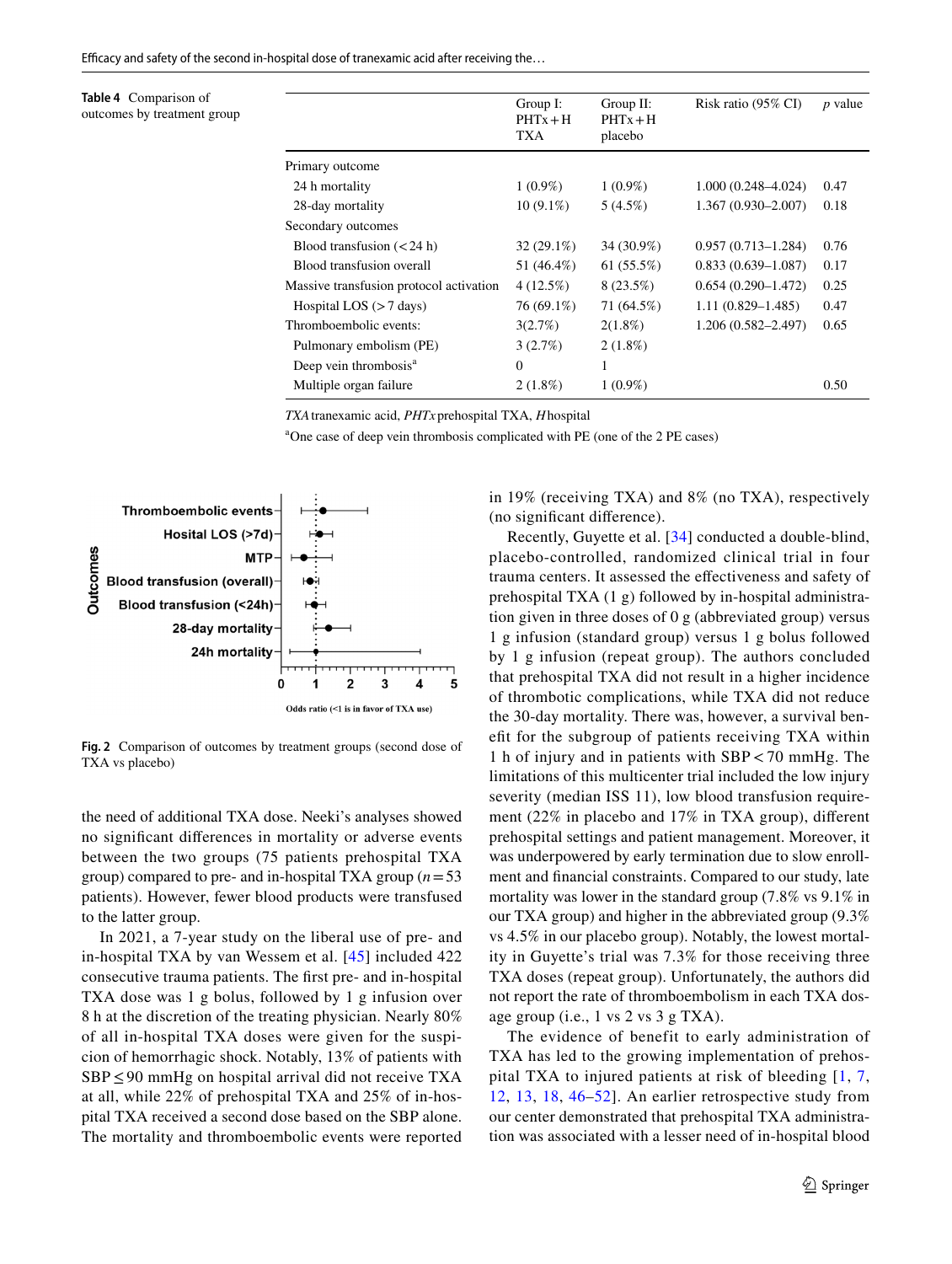<span id="page-7-0"></span>**Fig. 3** Survival rate 28 days post-injury (Group I TXA vs Group II placebo): log rank (Mantel–Cox)  $(p=0.18)$ , Breslow (generalized Wilcoxon)  $(p=0.19)$ , and Tarone–Ware  $(p=0.19)$ 



<span id="page-7-1"></span>**Fig. 4** comparison of the outcomes among severely injured patients with injury severity

 $score > 24$ 

transfusion and MTP activation [[35\]](#page-9-15). Also, TXA did not signifcantly increase the risk of thromboembolic events or mortality.

The present study demonstrated no signifcant diference in early and late mortality to administering the second dose of TXA; however, changing the mortality rate in trauma patients is multifactorial. Furthermore, there were no statistically signifcant diferences in blood product administration or duration of hospital stay between the two groups.

A recent retrospective study from Germany [\[53\]](#page-10-4) compared prehospital TXA (at least one dose) versus no TXA matched group. The study showed no signifcant diference in thromboembolic events and 30-day mortality, but less massive transfusions for those receiving TXA (5.5% vs 7.2%,  $p = 0.01$ ). Interestingly, 33% of the TXA group and 35% of the control group received TXA on hospital arrival, but the authors did not report the outcomes of those patients.

In the present study and like the other European studies, TBI was the primary cause of death in more than 2/3 of deaths. This fnding indicates that TBI may have a bigger role in mortality than hemorrhage, and many of the deaths were unavoidable regardless of TXA. The observation is also consistent with a recent prospective cohort study analyzing prehospital and in-hospital administration of TXA in polytrauma patients [[45\]](#page-10-1). The authors reported that 72% of deaths were attributed to severe head injuries. Lawati et al. [[22\]](#page-9-31) demonstrated that TXA did not afect mortality in acute TBI. However, Yokobori et al. [[23\]](#page-9-6) analyzed seven RCTs and showed that TXA treatment tended to reduce head trauma-related deaths with no signifcant incidence of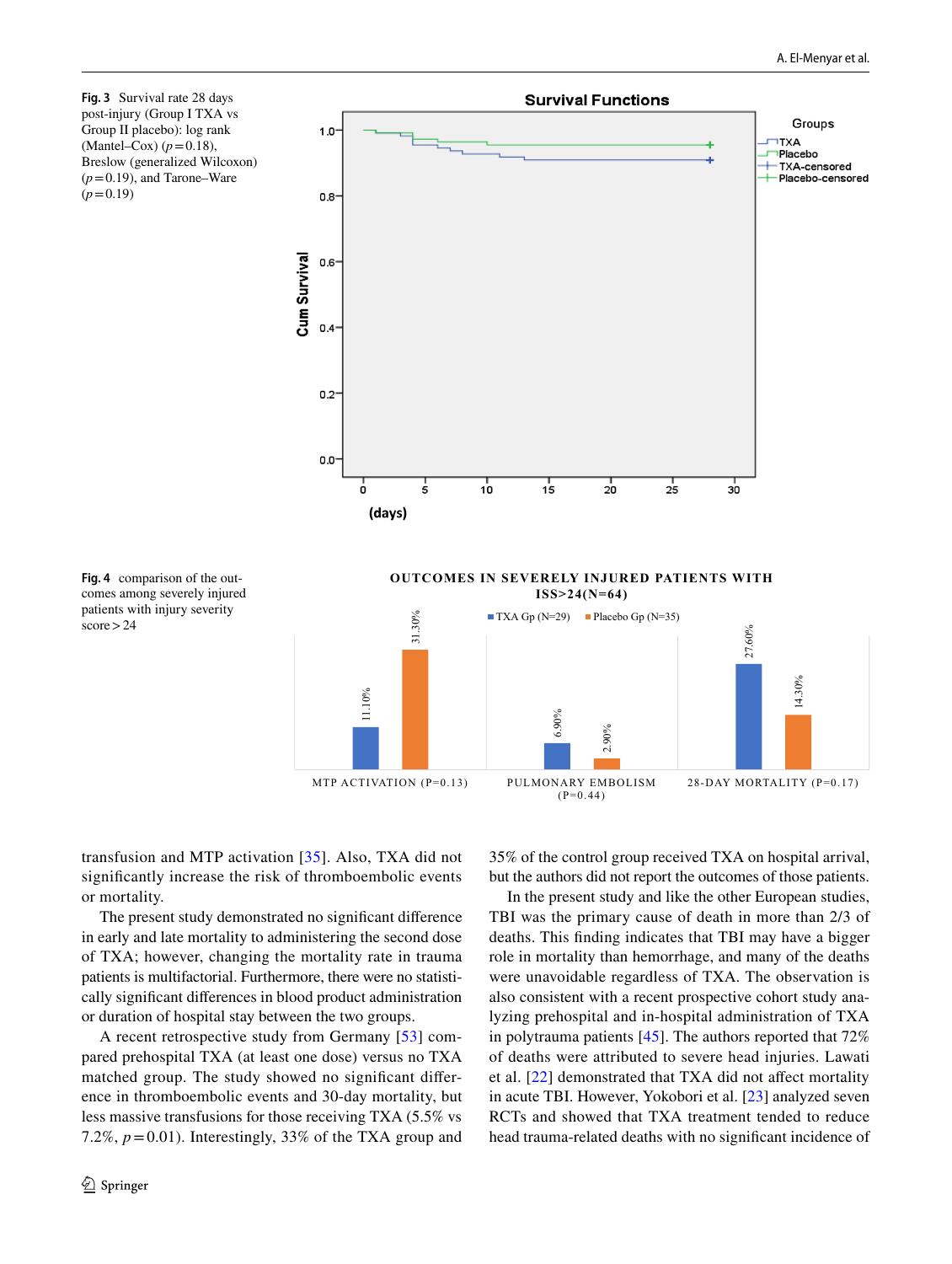thromboembolic events. The largest RCT on TXA in TBI to date is the CRASH-3 trial [\[25](#page-9-32)]. It concluded that TXA treatment within 3 h of injury reduces mild and moderate (but not severe) head injury-related mortality.

#### **Limitations**

This is a single institution randomized clinical trial. Prehospital administration of TXA has some caveats. There is a possibility that SBP remains within normal at the scene or during transportation to the hospital especially in areas with short EMS transportation time and thus precludes the use of TXA; however, the patient could be in the imminent shock stage. It is challenging to identify the potential patients suitable for TXA administration at scene or in ED who sustained severe injuries, but still showed no major signs of deranged physiology  $[45]$  $[45]$ . Internal hemorrhage may be difficult to identify, particularly in the prehospital setting, as low blood pressure may have other causes than bleeding and patients in shock grade I and II may initially have normal reading [[54\]](#page-10-5). We did not observe any major side effects of TXA during the prehospital stage, including seizures. The present pragmatic study did not explore the role of TXA based on the patients' fbrinolysis status and pre-TXA thromboelastography (TEG) was not available. Moore et al. have suggested TXA may worsen or lead to fbrinolysis shutdown and have harmful side effects, which were not explored in this trial [\[55](#page-10-6), [56\]](#page-10-7). Although prehospital TXA is recommended by Huebner et al., they advised withholding subsequent doses until hyperfbrinolysis is confrmed [\[46](#page-10-2)]. However, monitorization of fbrinolysis is not feasible in most trauma centers worldwide and most clinical trials to date have not studied it. There were no clinical signs of traumatic coagulopathy observed in the study groups. The rate of VTE was low as we relied on the clinical manifestation prior to imaging; however, asymptomatic VTE could be overlooked. Screening for DVT/PE was performed at the provider's discretion. The current clinical trial used prehospital trauma systems in a small country  $(11,571 \text{ km}^2)$  with a single level I trauma center for an average population of around 2.4 million inhabitants. Consequently, the fndings may not be generalizable to other trauma systems and hospitals worldwide. The power calculation was based on the CRASH-2 trial and thus the study was underpowered to draw conclusions. However, the data are supportive that the second dose was unlikely to ever achieve signifcance, at least as benefcial, but it could reach signifcance as detrimental in a larger trial.

# **Conclusions**

The present study found no beneft to use a second 1 g inhospital dose of TXA to adult injured patients. Although it is multifactorial, the second TXA dose did not change the mortality rate, need for blood transfusion, thromboembolic complications, organ failure and hospital length of stay compared to a single prehospital 1 g dose. Therefore, the common practice of administering a second dose of TXA is questionable and should be revisited. Further larger and multicenter studies are required to establish the ideal dose, frequency, and timing of TXA in trauma patients.

**Acknowledgements** We thank all the Hamad Medical Corporation Ambulance Service staff and nursing staff at the Hamad General Hospital Trauma Surgery for their cooperation, particularly Mr Abdul Nasar Avayil, Hamzeh Khaled Alhourieh, Bahaa Ahmad Daoud, and Muhamed Ibnas.

**Funding** Open Access funding provided by the Qatar National Library.

#### **Declarations**

**Conflict of interest** The authors declare that they have no confict of interest.

**Open Access** This article is licensed under a Creative Commons Attribution 4.0 International License, which permits use, sharing, adaptation, distribution and reproduction in any medium or format, as long as you give appropriate credit to the original author(s) and the source, provide a link to the Creative Commons licence, and indicate if changes were made. The images or other third party material in this article are included in the article's Creative Commons licence, unless indicated otherwise in a credit line to the material. If material is not included in the article's Creative Commons licence and your intended use is not permitted by statutory regulation or exceeds the permitted use, you will need to obtain permission directly from the copyright holder. To view a copy of this licence, visit<http://creativecommons.org/licenses/by/4.0/>.

# **References**

- <span id="page-8-0"></span>1. Almuwallad A, Cole E, Ross J, et al. The impact of prehospital TXA on mortality among bleeding trauma patients: a systematic review and meta-analysis. J Trauma Acute Care Surg. 2021;90(5):901–7.
- 2. Perel P, Prieto-Merino D, Shakur H, et al. Predicting early death in patients with traumatic bleeding: development and validation of prognostic model. BMJ. 2012;15(345):e5166.
- 3. Sobrino J, Shaf S. Timing and causes of death after injuries. Proc Baylor Univ Med Cent. 2013;26(2):120–3. [https://doi.org/](https://doi.org/10.1080/08998280.2013.11928934) [10.1080/08998280.2013.11928934.](https://doi.org/10.1080/08998280.2013.11928934)
- <span id="page-8-1"></span>4. Niles SE, McLaughlin DF, Perkins JG, et al. Increased mortality associated with the early coagulopathy of trauma in combat casualties. J Trauma. 2008;64(6):1459–63.
- <span id="page-8-3"></span>5. Kauvar D, Lefering R, Wade C. Impact of hemorrhage on trauma outcome: an overview of epidemiology, clinical presentations, and therapeutic considerations. J Trauma. 2006;60(6 Suppl):S3-11.
- 6. Sauaia A, Moore FA, Moore EE, et al. Epidemiology of trauma deaths: a reassessment. J Trauma. 1995;38(2):185–93.
- <span id="page-8-4"></span>7. Paudyal P, Smith J, Robinson M, et al. Tranexamic acid in major trauma: implementation and evaluation across South West England. Eur J Emerg Med. 2017;24(1):44–8.
- <span id="page-8-2"></span>8. MacLeod JB, Lynn M, McKenney MG, et al. Early coagulopathy predicts mortality in trauma. J Trauma. 2003;55(1):39–44.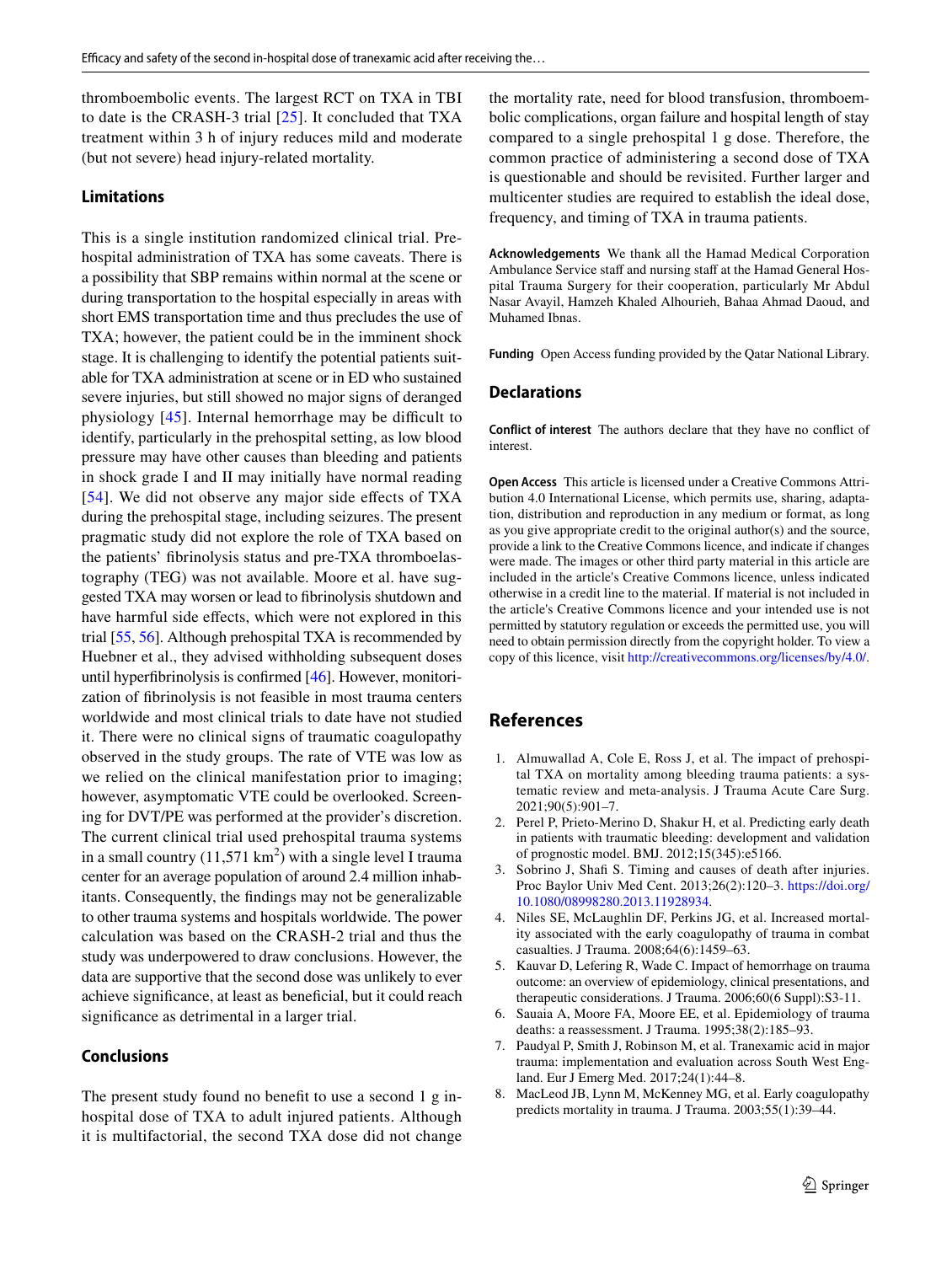- <span id="page-9-0"></span>9. Brown JB, Neal MD, Guyette FX, et al. Design of the Study of Tranexamic Acid during AirMedical Prehospital Transport (STAAMP) Trial: addressing the knowledge gaps. Prehosp Emerg Care. 2015;19(1):79–86.
- <span id="page-9-1"></span>10. Roberts I. Tranexamic acid in trauma: How should we use it? J Thromb Haemost. 2015;13:S195–9.
- <span id="page-9-2"></span>11. Jawa RS, Singer A, McCormack JE, et al. Tranexamic acid use in united states trauma centers: a national survey. Am Surg. 2016;82(5):439–47.
- <span id="page-9-3"></span>12. Napolitano LM. Prehospital tranexamic acid: what is the current evidence? Trauma Surg Acute Care Open. 2017;2(1): e000056. [https://doi.org/10.1136/tsaco-2016-000056.](https://doi.org/10.1136/tsaco-2016-000056)
- <span id="page-9-30"></span>13. Boudreau RM, Deshpande KK, Day GM, et al. Prehospital tranexamic acid administration during aeromedical transport after injury. J Surg Res. 2019;233:132–8. [https://doi.org/10.1016/j.jss.](https://doi.org/10.1016/j.jss.2018.07.074) [2018.07.074.](https://doi.org/10.1016/j.jss.2018.07.074)
- 14. Fisher AD, Carius BM, April MD, et al. An analysis of adherence to tactical combat casualty care guidelines for the administration of tranexamic acid. J Emerg Med. 2019;57(5):646–52.
- <span id="page-9-21"></span>15. Shakur H, Roberts I, Bautista R, et al. Efects of tranexamic acid on death, vascular occlusive events, and blood transfusion in trauma patients with signifcant haemorrhage (CRASH-2): a randomised, placebo-controlled trial. Lancet. 2010;376(9734):23–32. [https://doi.org/10.1016/S0140-6736\(10\)60835-5](https://doi.org/10.1016/S0140-6736(10)60835-5).
- <span id="page-9-16"></span>16. Vu EN, Schlamp RS, Wand RT, et al. Prehospital use of tranexamic acid for hemorrhagic shock in primary and secondary air medical evacuation. Air Med J. 2013;32(5):289–92.
- 17. Lipsky AM, Abramovich A, Nadler R, et al. Tranexamic acid in the prehospital setting: Israel Defense Forces' initial experience. Injury. 2014;45(1):66–70.
- <span id="page-9-17"></span>18. Wafaisade A, Lefering R, Bouillon B, Trauma Register DGU, et al. Prehospital administration of tranexamic acid in trauma patients. Crit Care. 2016;20(1):143.
- <span id="page-9-4"></span>19. Nishijima DK, Kuppermann N, Roberts I, et al. The effect of tranexamic acid on functional outcomes: an exploratory analysis of the CRASH-2 randomized controlled trial. Ann Emerg Med. 2019;74(1):79–87.
- <span id="page-9-5"></span>20. El-Menyar A, Sathian B, Asim M, et al. Efficacy of prehospital administration of tranexamic acid in trauma patients: a metaanalysis of the randomized controlled trials. Am J Emerg Med. 2018;36(6):1079–87.
- <span id="page-9-7"></span>21. Al-Jeabory M, Szarpak L, Attila K, et al. Efficacy and safety of tranexamic acid in emergency trauma: a systematic review and meta-analysis. J Clin Med. 2021;10(5):1030.
- <span id="page-9-31"></span>22. Lawati KA, Sharif S, Maqbali SA, et al. Efficacy and safety of tranexamic acid in acute traumatic brain injury: a systematic review and meta-analysis of randomized-controlled trials. Intensive Care Med. 2021;47(1):14–27.
- <span id="page-9-6"></span>23. Yokobori S, Yatabe T, Kondo Y, Kinoshita K, Japan Resuscitation Council (JRC) Neuroresuscitation Task Force and the Guidelines Editorial Committee. Efficacy and safety of tranexamic acid administration in traumatic brain injury patients: a systematic review and meta-analysis. J Intensive Care. 2020;8:46.
- <span id="page-9-28"></span>24. Roberts I, Shakur H, Afolabi A, et al. The importance of early treatment with tranexamic acid in bleeding trauma patients: an exploratory analysis of the CRASH-2 randomised controlled trial. Lancet. 2011;377:1096–101.
- <span id="page-9-32"></span>25. CRASH-3 Trial Collaborators. Effects of tranexamic acid on death, disability, vascular occlusive events and other morbidities in patients with acute traumatic brain injury (CRASH-3): a randomised, placebo-controlled trial. Lancet. 2019;394(10210):1713–23.
- <span id="page-9-8"></span>26. July J, Pranata R. Tranexamic acid is associated with reduced mortality, hemorrhagic expansion, and vascular occlusive events

in traumatic brain injury - meta-analysis of randomized controlled trials. BMC Neurol. 2020;20(1):119.

- <span id="page-9-9"></span>27. Grassin-Delyle S, Theusinger OM, Albrecht R, et al. Optimisation of the dosage of tranexamic acid in trauma patients with population pharmacokinetic analysis. Anaesthesia. 2018;73(6):719–29.
- <span id="page-9-10"></span>28. Guo J, Gao X, Ma Y, et al. Diferent dose regimes and administration methods of tranexamic acid in cardiac surgery: a metaanalysis of randomized trials. BMC Anesthesiol. 2019;19:129. <https://doi.org/10.1186/s12871-019-0772-0>.
- <span id="page-9-11"></span>29. Pabinger I, Fries D, Schöchl H, et al. Tranexamic acid for treatment and prophylaxis of bleeding and hyperfbrinolysis. Wien Klin Wochenschr. 2017;129(9–10):303–16. [https://doi.org/10.](https://doi.org/10.1007/s00508-017-1194-y) [1007/s00508-017-1194-y.](https://doi.org/10.1007/s00508-017-1194-y)
- <span id="page-9-12"></span>30. Morrison JJ, Dubose JJ, Rasmussen TE, et al. Military application of tranexamic acid in trauma emergency resuscitation (MAT-TERs) study. Arch Surg. 2012;147(2):113–9.
- <span id="page-9-13"></span>31. Roberts I, Shakur-Still H, Afolabi A, et al. Efects of a high-dose 24-h infusion of tranexamic acid on death and thromboembolic events in patients with acute gastrointestinal bleeding (HALT-IT): an international randomised, double-blind, placebo-controlled trial. Lancet. 2020;395(10241):1927–36.
- <span id="page-9-14"></span>32. Mitra B, Bernard S, Gantner D, PATCH-Trauma study investigators; PATCH-Trauma Study investigators, et al. Protocol for a multicentre prehospital randomised controlled trial investigating tranexamic acid in severe trauma: the PATCH-Trauma trial. BMJ Open. 2021;11(3):46522. [https://doi.org/10.1136/bmjop](https://doi.org/10.1136/bmjopen-2020-046522) [en-2020-046522.](https://doi.org/10.1136/bmjopen-2020-046522)
- <span id="page-9-20"></span>33. Walsh K, O'Keefe F, Mitra B. Geographical variance in the use of tranexamic acid for major trauma patients. Medicina (Kaunas). 2019;55(9):561. [https://doi.org/10.3390/medicina55090561.](https://doi.org/10.3390/medicina55090561)
- <span id="page-9-29"></span>34. Guyette FX, Brown JB, Zenati MS, et al. Tranexamic acid during prehospital transport in patients at risk for hemorrhage after injury: a double-blind, placebo-controlled, randomized clinical trial. JAMA Surg. 2020;156(1):11–20.
- <span id="page-9-15"></span>35. El-Menyar A, Sathian B, Wahlen BM, et al. Prehospital administration of tranexamic acid in trauma patients: A 1:1 matched comparative study from a level 1 trauma center. Am J Emerg Med. 2020;38(2):266–71.
- <span id="page-9-18"></span>36. Stansfeld R, Morris D, Jesulola E. The use of tranexamic acid (TXA) for the management of hemorrhage in trauma patients in the prehospital environment: literature review and descriptive analysis of principal themes. Shock. 2020;53(3):277–83.
- <span id="page-9-19"></span>37. Association of Ambulance Chief Executives. JRCALC clinical guidelines 2019. Bridgwater: Class Professional Publishing; 2019.
- <span id="page-9-22"></span>38. Al-Thani H, Mekkodathil A, Hertelendy AJ, et al. Emergency medical services (EMS) transportation of trauma patients by geographic locations and in-hospital outcomes: experience from Qatar. Int J Environ Res Public Health. 2021;18:4016.
- <span id="page-9-23"></span>39. Wilson P, Alinier G, Reimann T, Morris B. Infuential factors on urban and rural response times for emergency ambulances in Qatar. Mediterr J Emerg Med. 2018;26:8–13.
- <span id="page-9-24"></span>40. Hutton D, Alinier G. Ambulance service operational improvement. Int Paramed Pract. 2013;3(3):61–3.
- <span id="page-9-25"></span>41. Gangaram P, Alinier G, Menacho AM. Crisis resource management in emergency medical settings in Qatar. Int Paramed Pract. 2017;7(2):18–23.
- <span id="page-9-26"></span>42. El-Menyar A, Abdelrahman H, Alhammoud A, Ghouri SI, Babikir E, Asim M, Mekkodathil A, Al-Thani H. Prognostic role of shock index in traumatic pelvic fracture: a retrospective analysis. J Surg Res. 2019;243:410–8.
- <span id="page-9-27"></span>43. Palmer C. Major trauma and the injury severity score–where should we set the bar? Annu Proc Assoc Adv Automot Med. 2007;51:13–29.